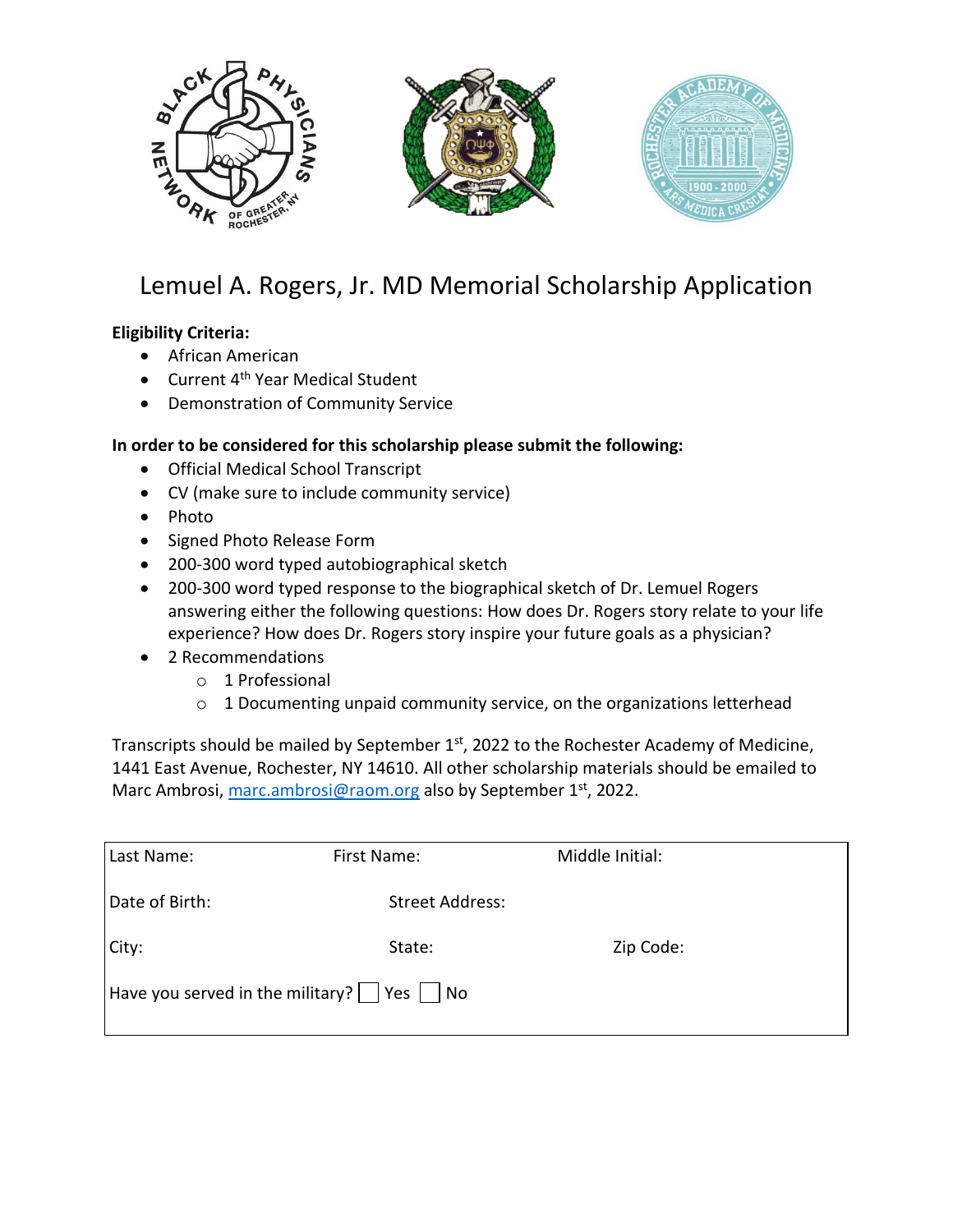

## **Lemuel A. Rogers, Jr. MD Biographical Sketch**

Lemuel A. Rogers Jr. MD was the first of eight children (seven boys and one girl) born to the union of the late Lemuel Arsea Rogers, Sr. and Jessie Lee (MASON) Rogers in Norristown, Pennsylvania. His life began on August 12, 1933 when the country was four years into The Great Depression.

**Education**: His early education was in Norristown where he attended Winfield Scott Hancock Elementary School, Rittenhouse Junior High and A. D. Eisenhower Sr. High School from which he graduated in 1951. After high school, Lemuel attended Penn State and Lincoln University as a pre-med student, but did not graduate from either. He needed some time to mature, so the remedy for him in the Rogers household was an enlisted stint in the post-Korean War Army. As a Private in the Artillery Division of the Army, he reluctantly became a world traveler and was stationed at Camp Younghans, Japan. Upon discharge from the service, Lemuel renewed his pursuit of an education and enrolled at Franklin and Marshall College where his younger brother, Richard, a Dean's List rising junior was two years ahead of him. No doubt, pride played a part in his newfound sense of purpose. While Franklin and Marshall admitted him, he was not permitted to enter as a pre-med student. However, the wisdom of his father and brother prevailed: "so what, you are not premed - take all the premed courses you want, they can't stop you." And the rest is history; Lemuel graduated in 1959 with a BS in Biology and received a recommendation from F&M's pre-med faculty committee to attend Howard University Medical School.

**Marriage/Family:** On November 22, 1958, Lemuel married his bride of fifty-three years, Gloria (Benson), who passed away November 4, 2011. Gloria obviously was the steadying hand during his med school, internship and residency years, because it was during those years they started their family which consists of three loving children: Lemuel III (Artie), Lisa and Lawrence (Larry). He was a consummate provider, the foundation for his family and unwavering in his commitment to his community.

**Medical Career:** Dr. Rogers received his medical degree in 1963 from Howard University Medical School. He was offered and accepted an internship with the National Institute of Health which took him and his young family to Watertown, Mass. for several years. Thereafter, he completed his residency in Obstetrics and Gynecology at Philadelphia General Hospital. On July 1, 1967, he announced his intention to establish an OB/GYN practice at the Temple